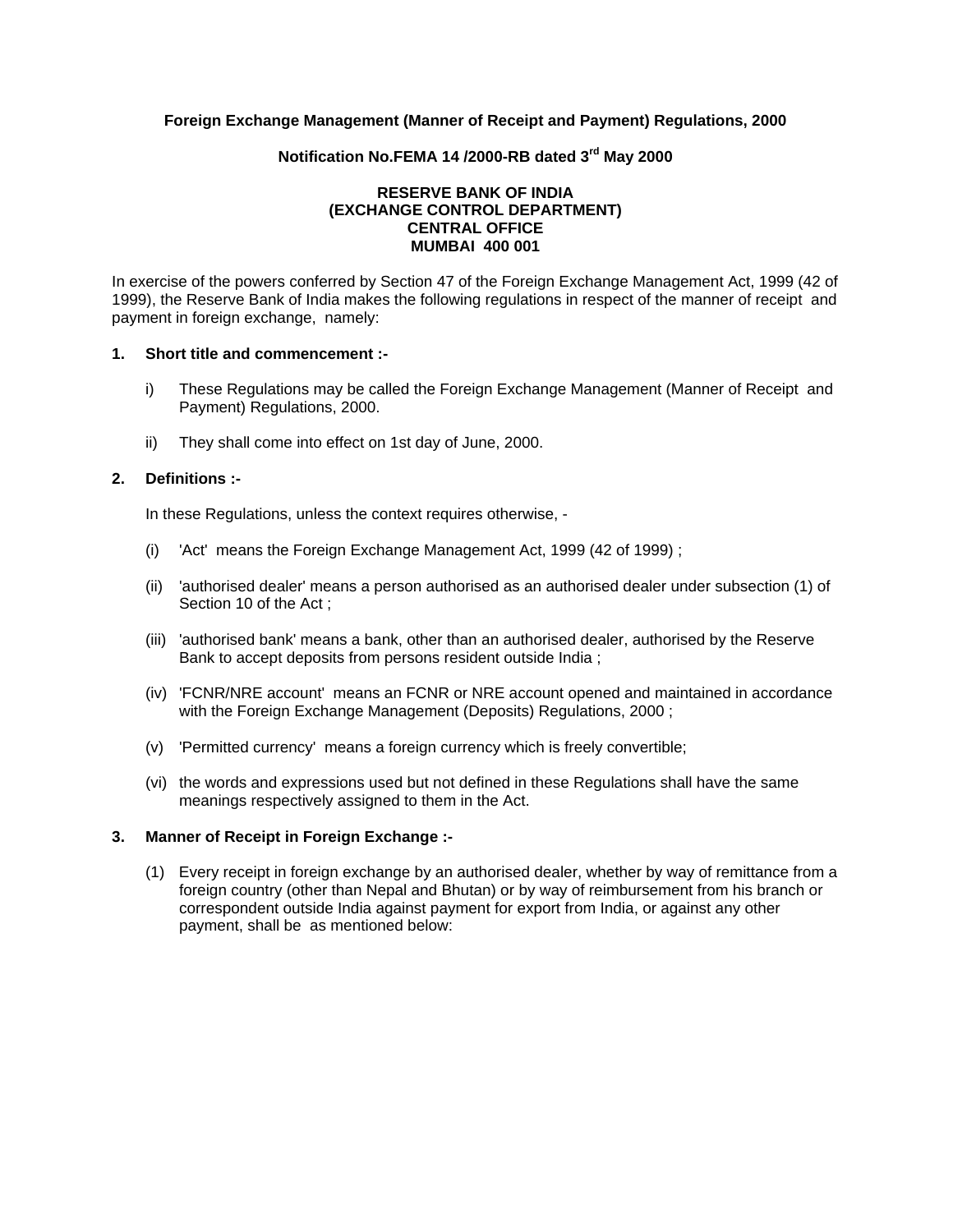| Group                                                                                                                                                                  |             | Manner of receipt of foreign exchange                                                                                                                                                                                                                                                                                                                                |
|------------------------------------------------------------------------------------------------------------------------------------------------------------------------|-------------|----------------------------------------------------------------------------------------------------------------------------------------------------------------------------------------------------------------------------------------------------------------------------------------------------------------------------------------------------------------------|
| $(1)$ . member countries in the<br>Asian Clearing Union (except<br>namely, Bangladesh.<br>Nepal)<br>Islamic Republic of<br>Iran,<br>Myanmar, Pakistan and Sri<br>Lanka | $ a\rangle$ | payment for all eligible current transactions by debit to the Asian<br>Clearing Union dollar account in India of a bank of the member<br>country in which the other party to the transaction is resident or<br>by credit to the Asian Clearing Union dollar account of the<br>authorised dealer maintained with the correspondent bank in the<br>member country; and |
|                                                                                                                                                                        |             |                                                                                                                                                                                                                                                                                                                                                                      |
|                                                                                                                                                                        | b)          | payment in any permitted currency in all other cases                                                                                                                                                                                                                                                                                                                 |
| $(2)$ . all countries other than<br>those mentioned in (1).                                                                                                            | $ a\rangle$ | payment in rupees from the account of a bank situated in any<br>country other than a member country of Asian Clearing Union or<br>Nepal or Bhutan; or                                                                                                                                                                                                                |
|                                                                                                                                                                        |             | payment in any permitted currency                                                                                                                                                                                                                                                                                                                                    |

(2) In respect of an export from India, payment shall be received in a currency appropriate to the place of final destination as mentioned in the declaration form irrespective of the country of residence of the buyer.

## **4. Payment for export in certain cases :-**

 Notwithstanding anything contained in Regulation 3, payment for export may also be received by the exporter as under , namely:

- i) in the form of a bank draft, cheque, pay order, foreign currency notes/travellers cheque from a buyer during his visit to India, provided the foreign currency so received is surrendered within the specified period to the authorised dealer of which the exporter is a customer ;
- ii) by debit to FCNR/NRE account maintained by the buyer with an authorised dealer or an authorised bank in India ;
- iii) in rupees from the credit card servicing bank in India against the charge slip signed by the buyer where such payment is made by the buyer through a credit card ;
- iv) from a rupee account held in the name of an Exchange House with an authorised dealer if the amount does not exceed two lakh rupees per export transaction ;
- v) in accordance with the directions issued by the Reserve Bank to authorised dealers, where the export is covered by the arrangement between the Central Government and the Government of a foreign country or by the credit arrangement entered into by the Exim Bank with a financial institution in a foreign state.

#### **5. Manner of payment in foreign exchange :-**

 (1) A payment in foreign exchange by an authorised dealer, whether by way of remittance from India or by way of reimbursement to his branch or correspondent outside India (other than Nepal and Bhutan) against payment for import into India, or against any other payment, shall be as mentioned below: